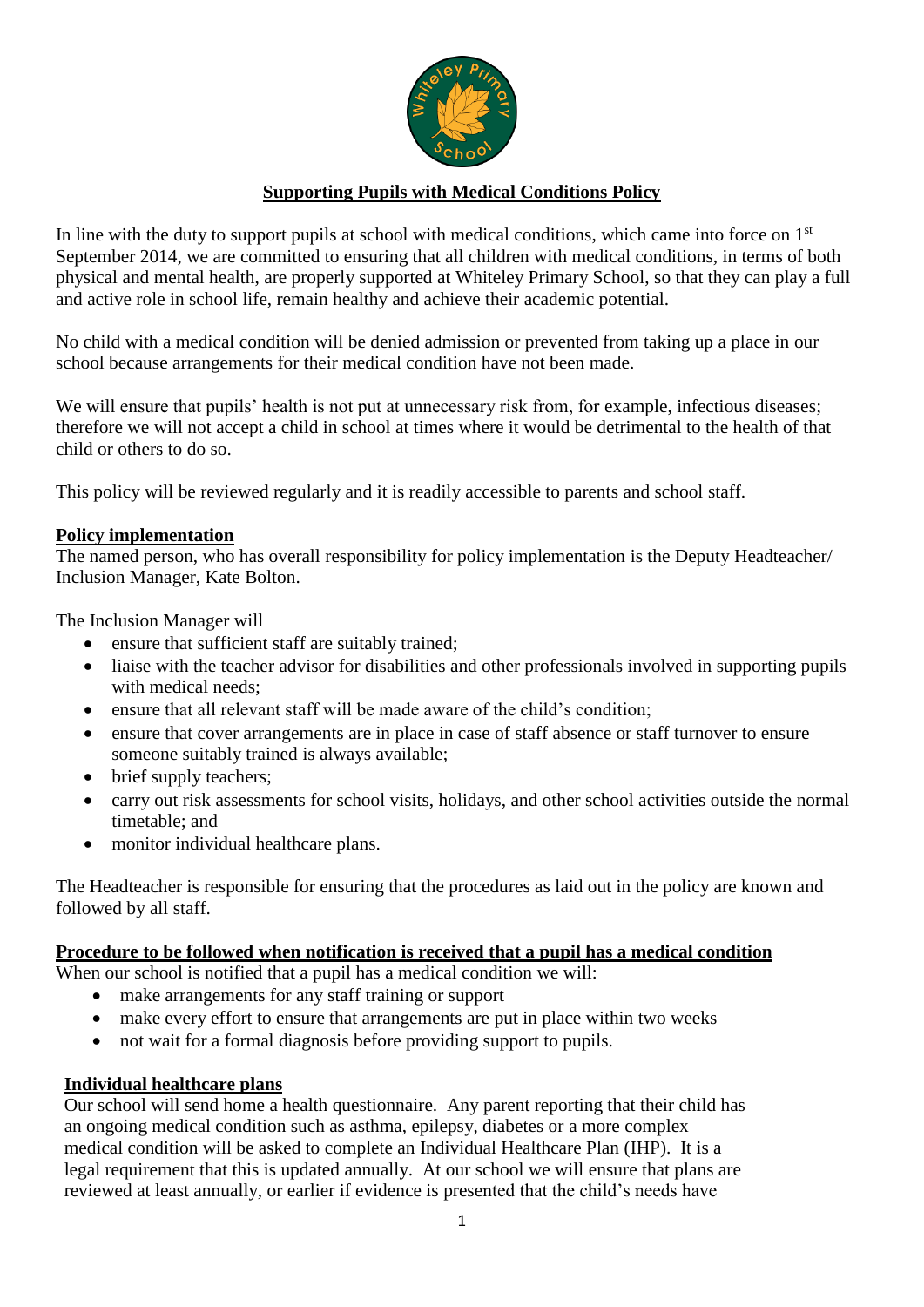changed. We will assess and manage risks to the child's education, health and social wellbeing, and minimise disruption.

Our IHP (see appendix 1) requires information about:

- the medical condition, its triggers, signs, symptoms and treatments;
- the pupil's resulting needs, including medication (dose, side effects and storage) and other treatments, time, facilities, equipment, testing, access to food and drink where this is used to manage their condition, dietary requirements and environmental issues, e.g. crowded corridors, travel time between lessons;
- specific support for the pupil's educational, social and emotional needs for example, how absences will be managed, requirements for extra time to complete exams, use of rest periods or additional support in catching up with lessons, counselling sessions;
- the level of support needed (NB If a child is self-managing their medication, this should be clearly stated with appropriate arrangements for monitoring)
- who will provide this support, their training needs, expectations of their role and confirmation of proficiency to provide support for the child's medical condition from a healthcare professional; and cover arrangements for when they are unavailable;
- who in the school needs to be aware of the child's condition and the support required:
- arrangements for written permission from parents and the headteacher for medication to be administered by a member of staff, or self-administered by the pupil during school hours;
- arrangements or procedures required for school trips or other school activities outside of the normal school timetable that will ensure the child can participate, e.g. risk assessments;
- what to do in an emergency, including whom to contact, and contingency arrangements. Some children may have an emergency healthcare plan prepared by their lead clinician that could be used to inform development of their individual healthcare plan.

### **Roles and responsibilities**

In addition to the Inclusion Manager, those people involved in arrangements to support pupils at our school with medical conditions include:

The Senior Admin Assistant (Julie Ward), who is responsible for:

- Liaising with the school nursing service regarding health care plans and training.
- Ensuring that individual health care plans are in place and up to date.
- Administration of medicines which are held centrally in the school first aid room (in conjunction with the other trained support staff in the office e.g. admin assistants).

Specialist Teaching Assistant for PD and SALT (Brenda Bunyan), who is responsible for

- Updating risk assessments for pupils with physical disabilities or health needs.
- Liaising with outside agencies to organise specialist training (for example, choke training; moving and handling; hoist)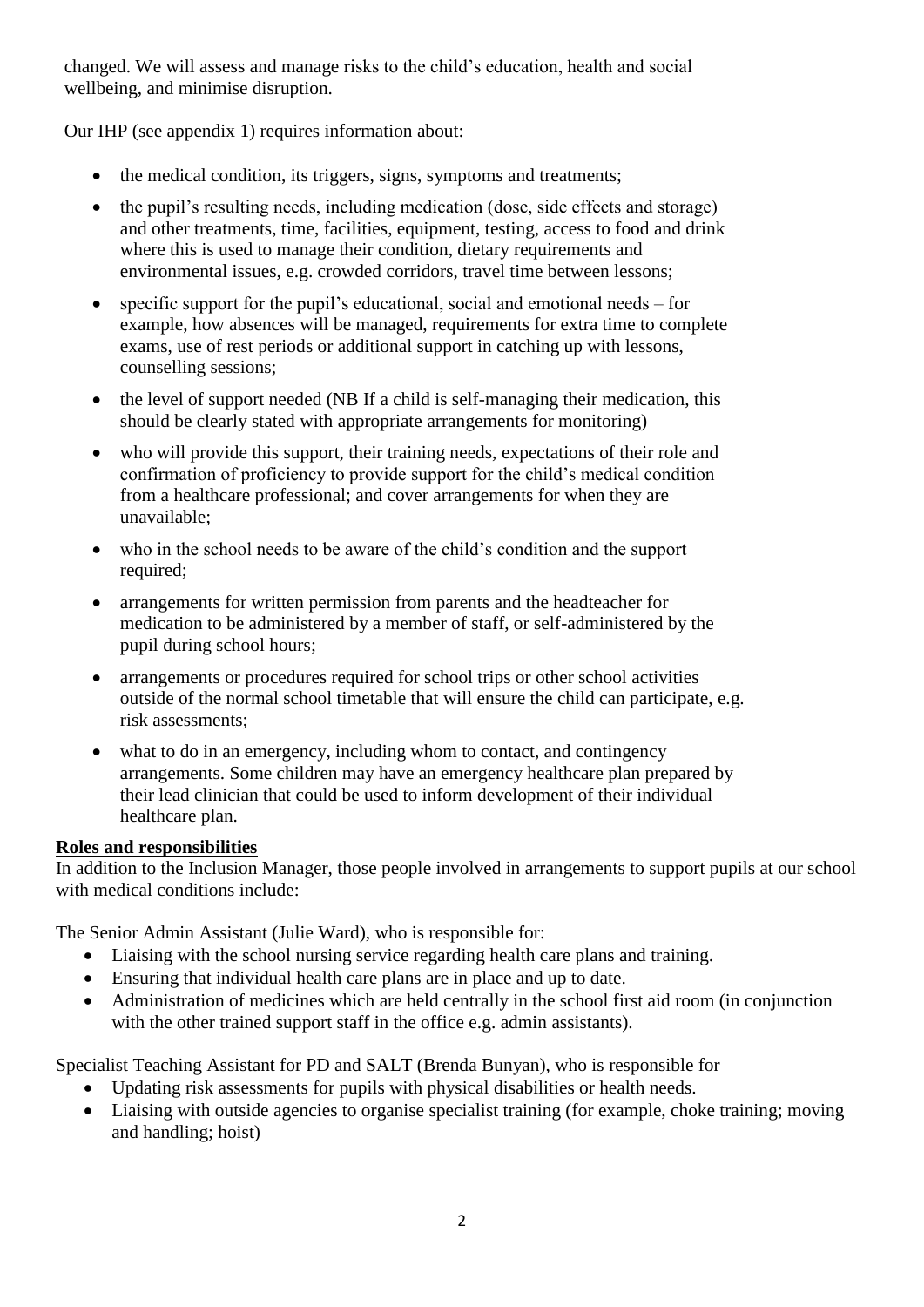Teachers and Support Staff, who are responsible for:

- The day to day application of this policy, including meeting the medical needs for pupils in their class following training.
- Liaising with the inclusion manager to produce risk assessments for school visits, residential trips, and other school activities outside of the normal timetable

The School Link Nurse, who is responsible for:

 Providing advice and support to the school and families of pupils with medical conditions, as requested.

# **Staff training and support**

Staff are supported in carrying out their role to support pupils with medical conditions through appropriate training (see training record appendix 2). Training needs are assessed regularly and training will be accessed through HTLC.

Any member of school staff providing support to a pupil with medical needs will have received suitable training.

No member of staff will give prescription medicines or undertake healthcare procedures without appropriate training or instruction (updated to reflect requirements within individual healthcare plans).

# **The child's role in managing their own medical needs**

Where children are deemed competent to manage their own health needs and medicines by their parents and medical professional they will be supported to do this. We see this as an important step towards preparing pupils for the next stage of their education.

# **Managing medicines on school premises**

At our school:

- medicines will only be administered at school when it would be detrimental to a child's health or school attendance not to do so;
- no child will be given prescription or non-prescription medicines without their parent's written consent;
- we will never give medicine containing aspirin unless prescribed by a doctor;
- medication, e.g. for pain relief, will never be administered without first checking maximum dosages and when the previous dose was taken;
- parents will be informed when medicine has been administered;
- where clinically possible, we will expect that medicines will be prescribed in dose frequencies which enable them to be taken outside school hours;
- we will only accept prescribed medicines if they are:
	- o **in-date**
	- o **labelled**
	- o **provided in the original container as dispensed by a pharmacist**
	- o **include instructions for administration, dosage and storage**. *(NB The exception to this is insulin, which must still be in date, but will generally be available to schools inside an insulin pen or a pump, rather than in its original container)*
- staff will log when medicine forms are received; sign that they have received medicines in school and that they have been taken to classrooms (if appropriate); and ensure that information such as expiry dates are recorded on the medicine tracking form.
- all medicines will be stored safely.
- children will know where their medicines are at all times and will be able to access them immediately. Where relevant, they will know who holds the key to the storage facility. Medicines and devices such as asthma inhalers, blood glucose testing meters and adrenaline pens will be always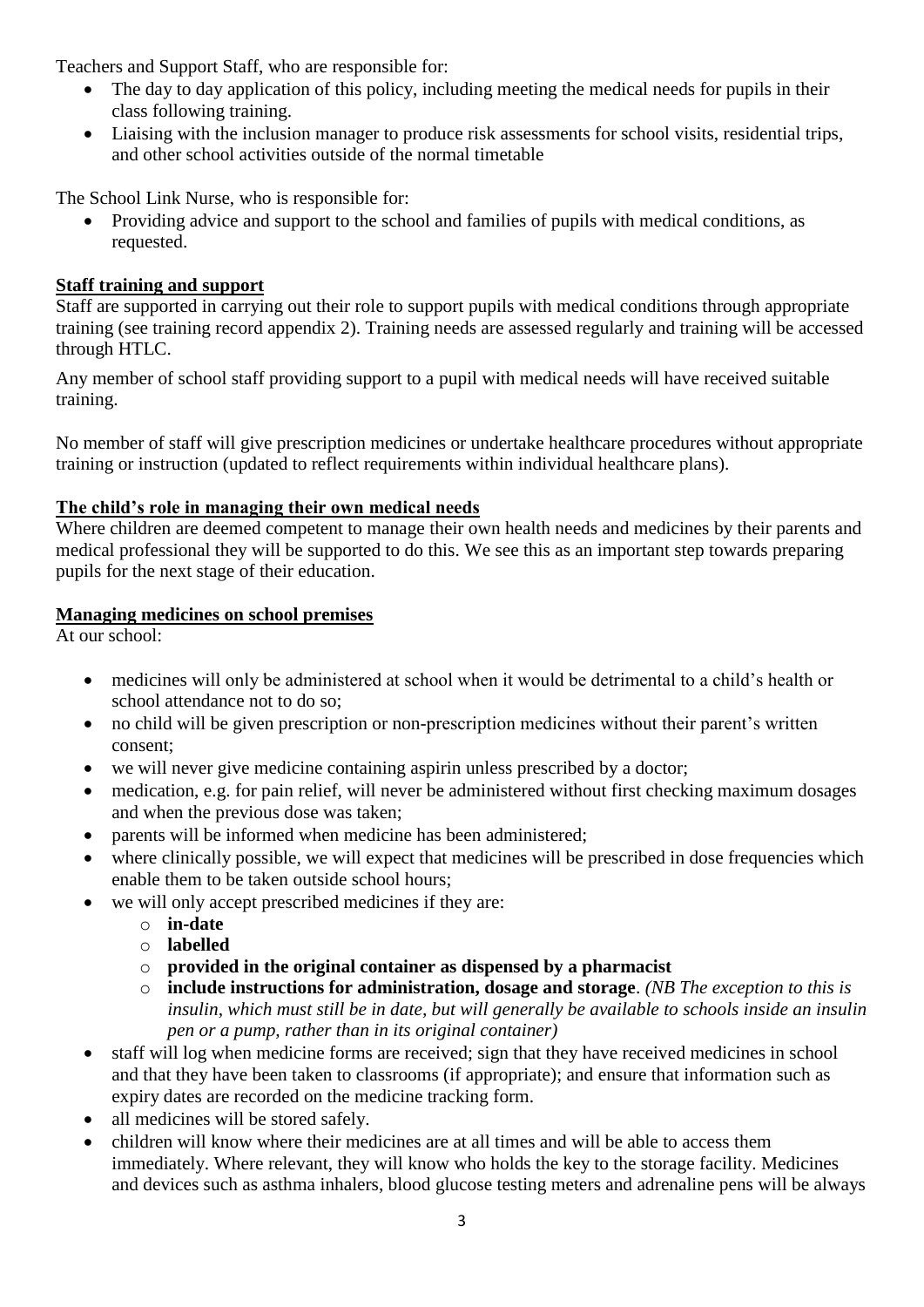readily available to children and not locked away, including when pupils are outside the school premises, e.g. on school trips.

- when no longer required, medicines will be returned to the parent to arrange for safe disposal. Sharps boxes will always be used for the disposal of needles and other sharps.
- controlled drugs will be securely stored in a non-portable container which only named staff will have access to. We will ensure that the drugs are easily accessible in an emergency situation. A record will be kept of any doses used and the amount of the controlled drug held in school. There may be instances where it is deemed appropriate for a child to administer their own controlled medication. This would normally be at the advice of a medical practitioner. Where an individual child is competent to do so and following a risk assessment, we may allow them to have prescribed controlled drugs on them with monitoring arrangements in place.
- school staff will administer a controlled drug to the child for whom it has been prescribed. Staff administering medicines will do so in accordance with the prescriber's instructions.
- **we will keep a record of all medicines administered to individual children, stating what, how and how much was administered, when and by whom. Any side effects of the medication to be administered at school will be noted in school.**

# **Non-prescribed medicines**

Following on from Supporting Pupils with medical Conditions December 2015, the school reviewed its policies and procedures for administering non-prescribed medicines. The school now keeps a small stock of 'homely' remedies, such as you may have at home, which will include:

- Liquid paracetamol (Calpol)
- Liquid antihistamine (Piriton)

These will only be administered when it would be detrimental to the child not to give and only with written permission of the parent. They will be administered strictly in line with the instructions given on the bottle, paying particular attention to the child's age. The school will still contact parents to collect a child whom they feel is not well enough to remain in school, but we understand that mild symptoms such as head ache, limb pain etc. may be relieved by the use of Calpol.

All parents will be given the option to agree/disagree to their child being given Calpol in certain circumstances. If parents are happy for the school to administer, they may choose to only give permission if direct contact can be made with a parent first; alternatively, they may give permission for the school to give Calpol without the need to speak to a parent first – in this circumstance, a dose would only be given in school after 1pm to ensure that a child does not receive a dose within 4 hrs of a previous dose. The parents will be contacted (by text or phone message) to let them know that Calpol has been administered and the time of the dose provided in school.

In rare circumstances (such as when a child is recovering from a broken limb), a doctor may advise that the school administers Calpol to a child for a number of days following their return to school for pain relief. However, in accordance with advice from the school nurses, in all other situations, the school will only agree to administer Calpol on a daily basis. If a parent believes that their child may require Calpol to relieve symptoms for several days, they should alert the class teacher who will check on the child at lunchtime and alert the school office if the child has symptoms that may be relieved by the administration of Calpol.

Parents of children who may require Piriton during the school day for short periods (for example, to relieve the symptoms of hayfever), will be invited to contact the school office to provide individual written permission regarding its use.

Open bottles of non-prescribed medicines purchased by the school will be kept for a maximum of 6 months, after which they will be disposed of.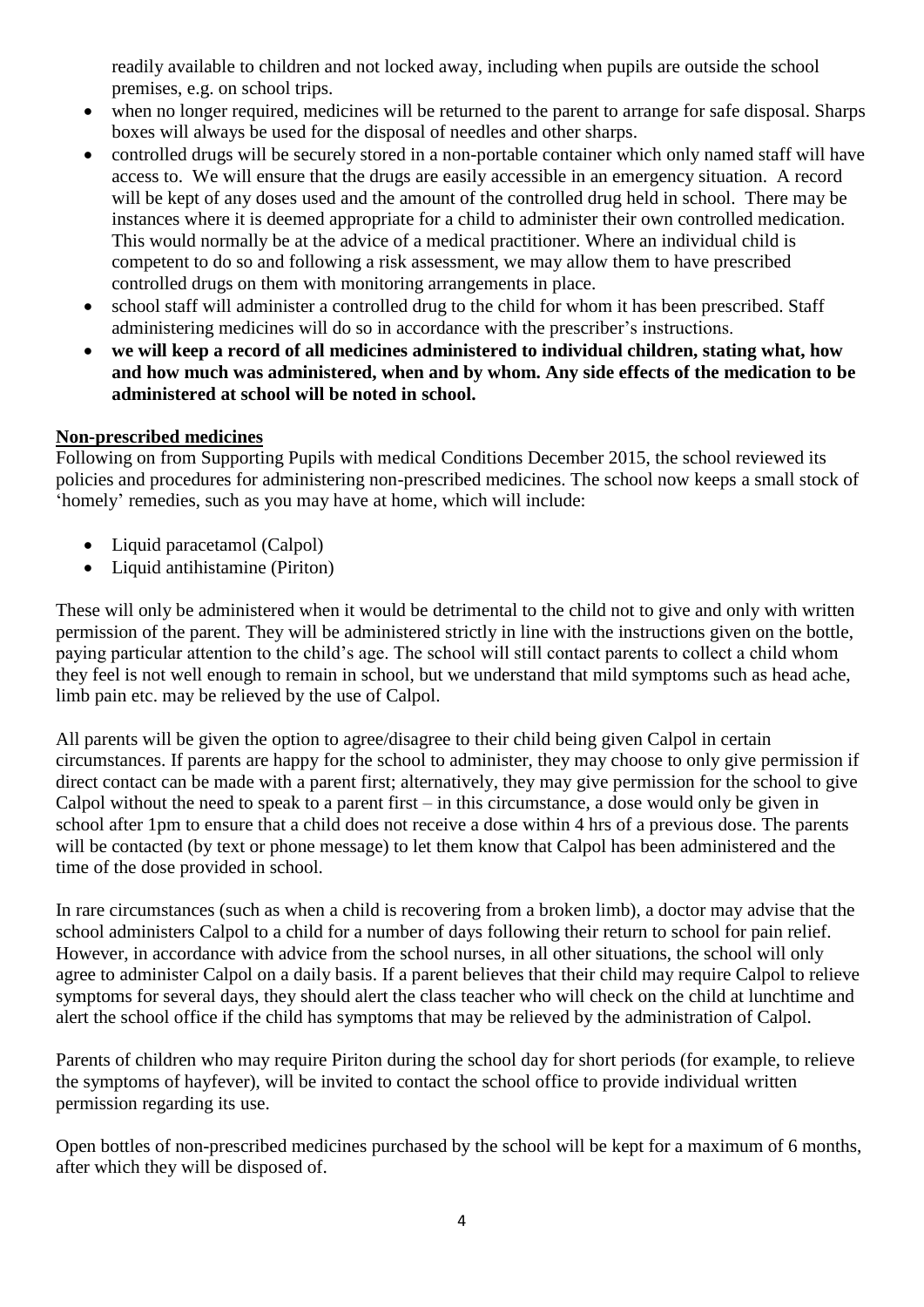Administration of other 'homely' remedies not detailed here will only be considered under medical advice with the guidance of the school nursing team. In line with medical advice, the school will never administer ibuprofen based medication unless it has been prescribed.

# **Emergency Asthma Inhalers**

Since 2015 schools may hold asthma inhalers for emergency use. This is entirely voluntary, and the Department of Health has published a protocol which provides further information. As a school we have agreed to purchase and keep emergency inhalers. They will only be administered to pupils who already have a prescribed inhaler for their own use and where parents have given their prior permission for the school inhalers to be used in an emergency situation where their own inhaler is not immediately to hand. The school will also keep a small number of single use 'spacers' to be used with the inhalers.

# **Emergency Adrenaline Auto-Injectors (Epi-pens)**

Since 1 October 2017, schools in England may purchase adrenaline auto-injector (AAI) devices without a prescription, for emergency use on children who are at risk of anaphylaxis but whose own device is not available or not working. This is entirely voluntary, and the Department of Health has published a protocol which provides further information. As a school we have agreed to purchase and keep emergency adrenaline auto-injectors. They will only be administered to pupils who already have a prescribed AAI for their own use and where parents have given their prior permission for the school AAI to be used in an emergency situation where their own AAI is not immediately to hand or is not working. If a pupil requires the use of the emergency AAI we will always contact parents by phone at the earliest opportunity.

### **Record keeping**

We will ensure that written records are kept of all medicines administered to children. We recognise that records offer protection to staff and children and provide evidence that agreed procedures have been followed. Parents will be informed if their child has been unwell at school.

### **Emergency procedures**

Where a child has an individual healthcare plan, this will clearly define what constitutes an emergency and provide a process to follow. All relevant staff will be made aware of the emergency symptoms and procedures. We will ensure other children in the school know what to do in the event of an emergency ie. informing a teacher immediately if they are concerned about the health of another child.

Where a child is required to be taken to hospital, a member of staff will stay with the child until their parents arrives, this includes accompanying them to hospital by ambulance if necessary (taking any relevant medical information, care plans etc that the school holds).

### **Day trips, residential visits and sporting activities**

We always actively support pupils with medical conditions to participate in school trips and visits, or in sporting activities, and not prevent them from doing so.

As a school we believe it to be unacceptable practice to

- prevent children from easily accessing their inhalers and medication and administering their medication when and where necessary;
- assume that every child with the same condition requires the same treatment;
- ignore the views of the child or their parents; or ignore medical evidence or opinion (although this may be challenged);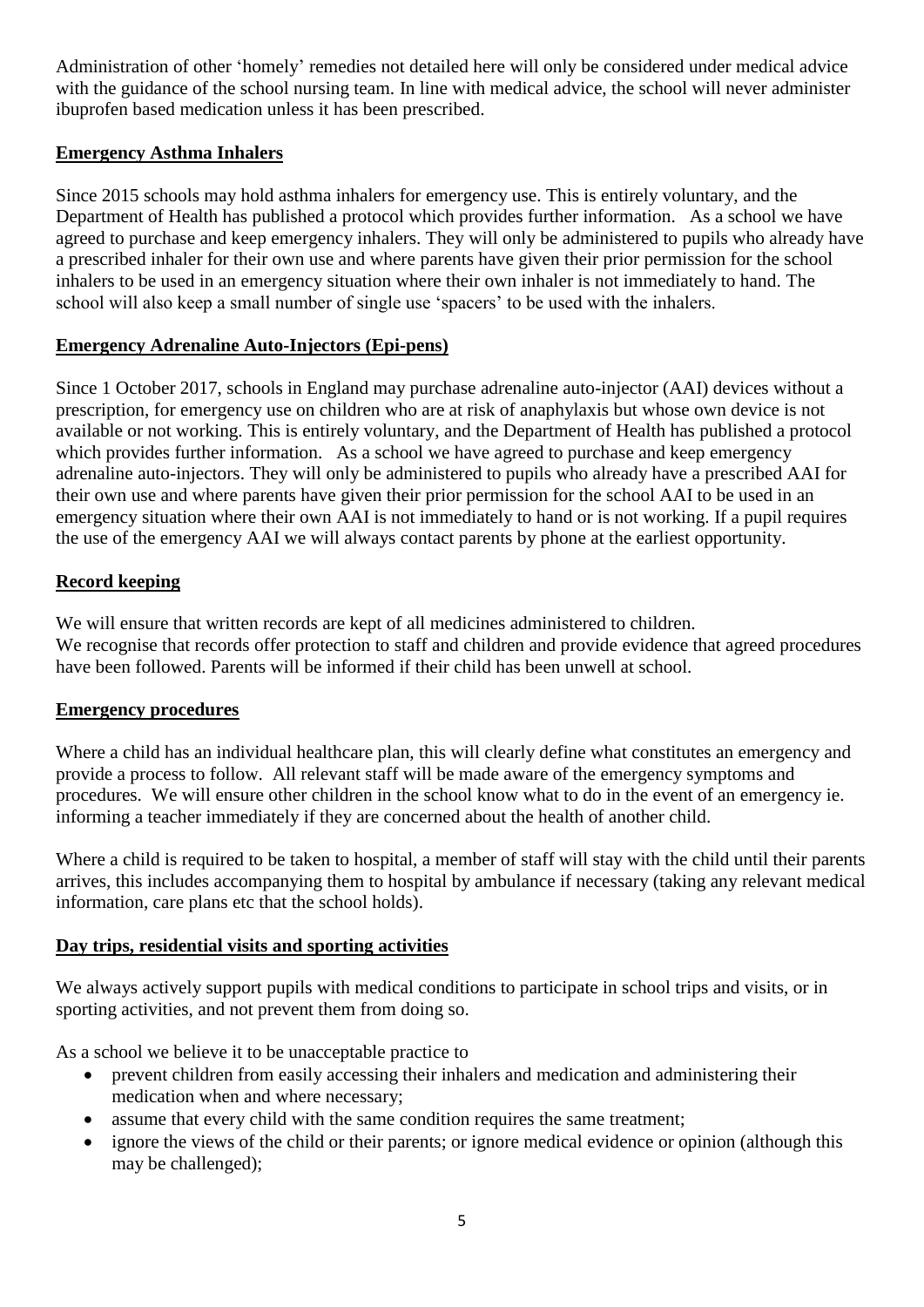- send children with medical conditions home frequently for reasons associated with their medical condition or prevent them from staying for normal school activities, including lunch, unless this is specified in their individual healthcare plans;
- if the child becomes ill, send them to the school office or medical room unaccompanied or with someone unsuitable;
- penalise children for their attendance record if their absences are related to their medical condition, e.g. hospital appointments;
- prevent pupils from drinking, eating or taking toilet or other breaks whenever they need to in order to manage their medical condition effectively;
- require parents, or otherwise make them feel obliged, to attend school to administer medication or provide medical support to their child, including with toileting issues. No parent should have to give up working because the school is failing to support their child's medical needs; or
- prevent children from participating, or create unnecessary barriers to children participating in any aspect of school life, including school trips, e.g. by requiring parents to accompany the child.

# **Liability and indemnity**

Maintained schools and academies with an SLA with HCC will be insured as long as all appropriate training and risk assessment has taken place

Proprietors of academies should ensure that either the appropriate level of insurance is in place or that the academy is a member of the Department for Education's Risk Protection Arrangement (RPA).

### **Complaints**

If you have a complaint about how your child's medical condition is being supported in school please contact the Headteacher and the Chair of Governors in the first instance.

Policy Agreed by Governors – March 2022

To be reviewed – Spring 2023